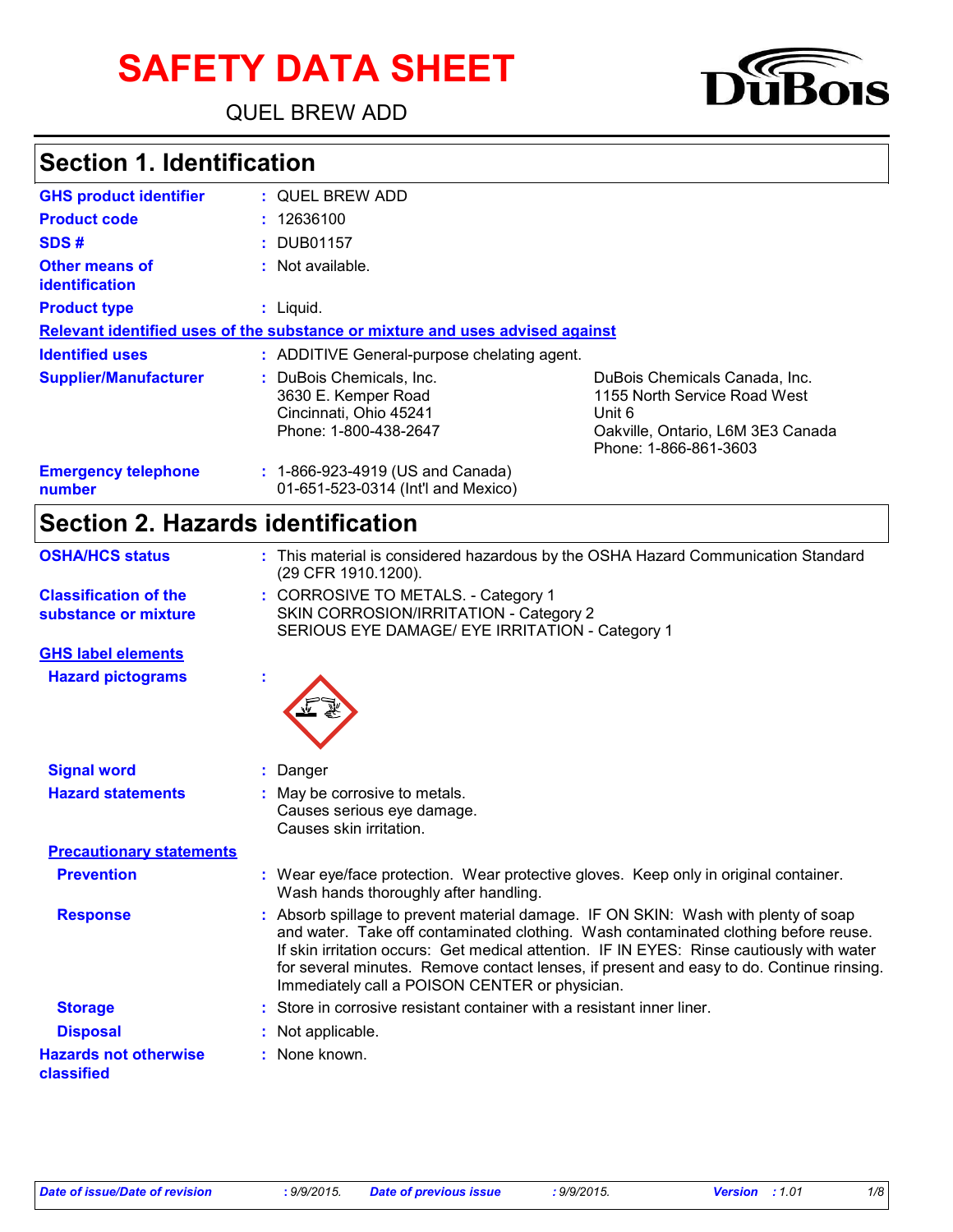### **Section 3. Composition/information on ingredients**

| <b>Ingredient name</b>                    | $\frac{0}{6}$ | <b>CAS number</b> |
|-------------------------------------------|---------------|-------------------|
| tetrasodium ethylene diamine tetraacetate | $10 - 20$     | 64-02-8           |
| sodium hydroxide                          | $ 0.1 -$      | 1310-73-2         |

Any concentration shown as a range is to protect confidentiality or is due to batch variation.

**There are no additional ingredients present which, within the current knowledge of the supplier and in the concentrations applicable, are classified as hazardous to health or the environment and hence require reporting in this section.**

**Occupational exposure limits, if available, are listed in Section 8.**

### **Section 4. First aid measures**

#### **Description of necessary first aid measures**

| <b>Eye contact</b>                                 | : Get medical attention immediately. Call a poison center or physician. Immediately flush<br>eyes with plenty of water, occasionally lifting the upper and lower eyelids. Check for and<br>remove any contact lenses. Continue to rinse for at least 10 minutes. Chemical burns<br>must be treated promptly by a physician.                                                                                                                                                                                                                                                                                                                                                                                                                                                                                                                                                                                  |
|----------------------------------------------------|--------------------------------------------------------------------------------------------------------------------------------------------------------------------------------------------------------------------------------------------------------------------------------------------------------------------------------------------------------------------------------------------------------------------------------------------------------------------------------------------------------------------------------------------------------------------------------------------------------------------------------------------------------------------------------------------------------------------------------------------------------------------------------------------------------------------------------------------------------------------------------------------------------------|
| <b>Inhalation</b>                                  | : Get medical attention immediately. Call a poison center or physician. Remove victim to<br>fresh air and keep at rest in a position comfortable for breathing. If it is suspected that<br>fumes are still present, the rescuer should wear an appropriate mask or self-contained<br>breathing apparatus. If not breathing, if breathing is irregular or if respiratory arrest<br>occurs, provide artificial respiration or oxygen by trained personnel. It may be<br>dangerous to the person providing aid to give mouth-to-mouth resuscitation. If<br>unconscious, place in recovery position and get medical attention immediately. Maintain<br>an open airway. Loosen tight clothing such as a collar, tie, belt or waistband. In case of<br>inhalation of decomposition products in a fire, symptoms may be delayed. The exposed<br>person may need to be kept under medical surveillance for 48 hours. |
| <b>Skin contact</b>                                | : Get medical attention immediately. Call a poison center or physician. Flush<br>contaminated skin with plenty of water. Remove contaminated clothing and shoes.<br>Wash contaminated clothing thoroughly with water before removing it, or wear gloves.<br>Continue to rinse for at least 10 minutes. Chemical burns must be treated promptly by a<br>physician. Wash clothing before reuse. Clean shoes thoroughly before reuse.                                                                                                                                                                                                                                                                                                                                                                                                                                                                           |
| <b>Ingestion</b>                                   | : Get medical attention immediately. Call a poison center or physician. Wash out mouth<br>with water. Remove dentures if any. Remove victim to fresh air and keep at rest in a<br>position comfortable for breathing. If material has been swallowed and the exposed<br>person is conscious, give small quantities of water to drink. Stop if the exposed person<br>feels sick as vomiting may be dangerous. Do not induce vomiting unless directed to do<br>so by medical personnel. If vomiting occurs, the head should be kept low so that vomit<br>does not enter the lungs. Chemical burns must be treated promptly by a physician.<br>Never give anything by mouth to an unconscious person. If unconscious, place in<br>recovery position and get medical attention immediately. Maintain an open airway.<br>Loosen tight clothing such as a collar, tie, belt or waistband.                          |
| Most important symptoms/effects, acute and delayed |                                                                                                                                                                                                                                                                                                                                                                                                                                                                                                                                                                                                                                                                                                                                                                                                                                                                                                              |
| <b>Potential acute health effects</b>              |                                                                                                                                                                                                                                                                                                                                                                                                                                                                                                                                                                                                                                                                                                                                                                                                                                                                                                              |
| <b>Eye contact</b>                                 | : Causes serious eye damage.                                                                                                                                                                                                                                                                                                                                                                                                                                                                                                                                                                                                                                                                                                                                                                                                                                                                                 |
| <b>Inhalation</b>                                  | May give off gas, vapor or dust that is very irritating or corrosive to the respiratory<br>system. Exposure to decomposition products may cause a health hazard. Serious<br>effects may be delayed following exposure.                                                                                                                                                                                                                                                                                                                                                                                                                                                                                                                                                                                                                                                                                       |
| <b>Skin contact</b>                                | : Causes skin irritation.                                                                                                                                                                                                                                                                                                                                                                                                                                                                                                                                                                                                                                                                                                                                                                                                                                                                                    |
| <b>Ingestion</b>                                   | : May cause burns to mouth, throat and stomach.                                                                                                                                                                                                                                                                                                                                                                                                                                                                                                                                                                                                                                                                                                                                                                                                                                                              |
| <b>Over-exposure signs/symptoms</b>                |                                                                                                                                                                                                                                                                                                                                                                                                                                                                                                                                                                                                                                                                                                                                                                                                                                                                                                              |
| <b>Eye contact</b>                                 | : Adverse symptoms may include the following:<br>pain<br>watering<br>redness                                                                                                                                                                                                                                                                                                                                                                                                                                                                                                                                                                                                                                                                                                                                                                                                                                 |
| <b>Date of issue/Date of revision</b>              | Version : 1.01<br>: 9/9/2015.<br><b>Date of previous issue</b><br>: 9/9/2015.<br>2/8                                                                                                                                                                                                                                                                                                                                                                                                                                                                                                                                                                                                                                                                                                                                                                                                                         |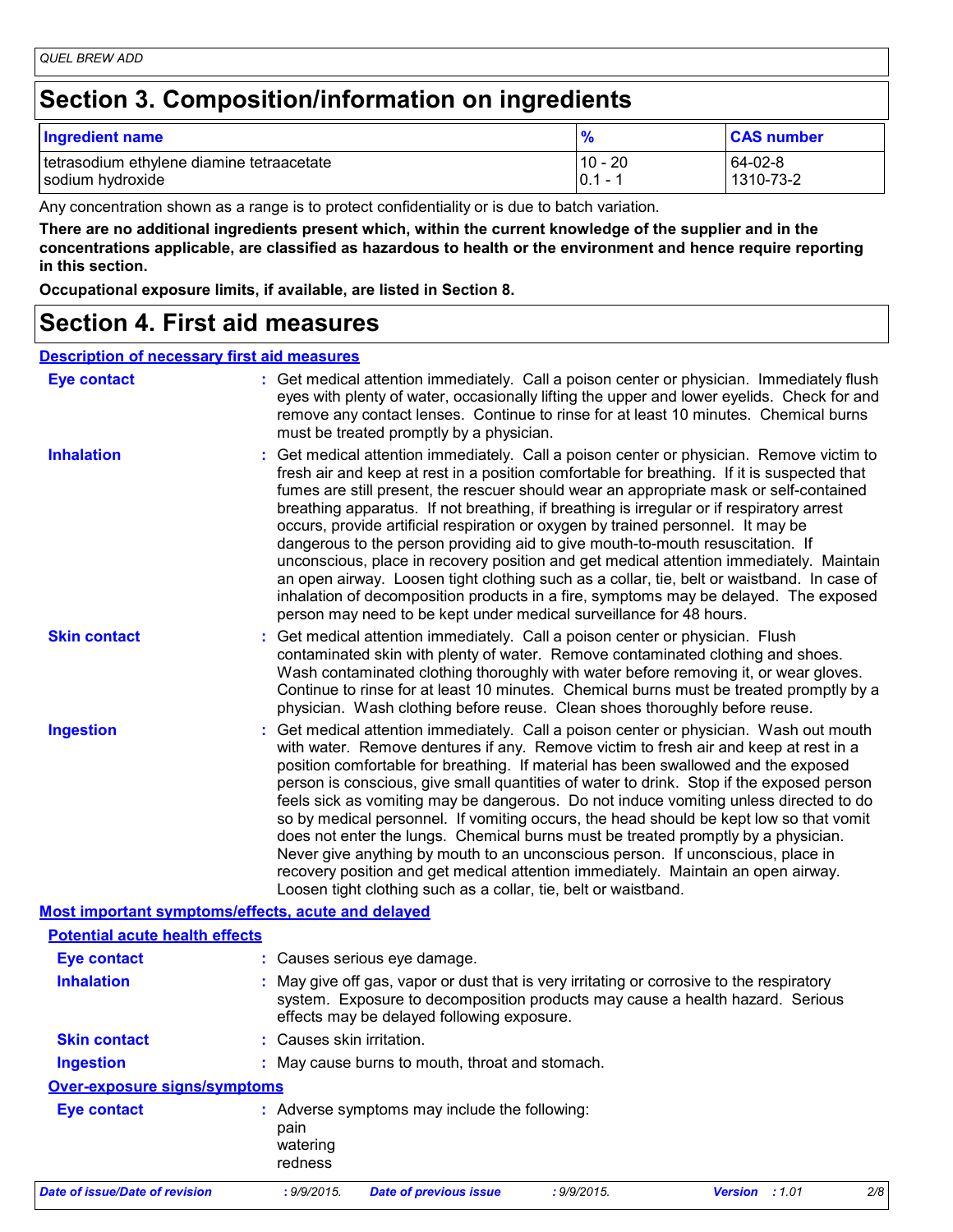# **Section 4. First aid measures**

| <b>Inhalation</b>                          | : No specific data.                                                                                                                                                      |
|--------------------------------------------|--------------------------------------------------------------------------------------------------------------------------------------------------------------------------|
| <b>Skin contact</b>                        | : Adverse symptoms may include the following:<br>pain or irritation<br>redness<br>blistering may occur                                                                   |
| <b>Ingestion</b>                           | : Adverse symptoms may include the following:<br>stomach pains                                                                                                           |
|                                            | <u>Indication of immediate medical attention and special treatment needed, if necessary</u>                                                                              |
| <b>Notes to physician</b>                  | : In case of inhalation of decomposition products in a fire, symptoms may be delayed.<br>The exposed person may need to be kept under medical surveillance for 48 hours. |
| <b>Specific treatments</b>                 | : No specific treatment.                                                                                                                                                 |
| See toxicological information (Section 11) |                                                                                                                                                                          |

# **Section 5. Fire-fighting measures**

| <b>Extinguishing media</b>                               |                                                                                                                                                                        |
|----------------------------------------------------------|------------------------------------------------------------------------------------------------------------------------------------------------------------------------|
| <b>Suitable extinguishing</b><br>media                   | : Use an extinguishing agent suitable for the surrounding fire.                                                                                                        |
| <b>Unsuitable extinguishing</b><br>media                 | : None known.                                                                                                                                                          |
| <b>Specific hazards arising</b><br>from the chemical     | : In a fire or if heated, a pressure increase will occur and the container may burst.                                                                                  |
| <b>Hazardous thermal</b><br>decomposition products       | Decomposition products may include the following materials:<br>÷.<br>carbon dioxide<br>carbon monoxide<br>nitrogen oxides<br>metal oxide/oxides                        |
| <b>Special protective</b><br>equipment for fire-fighters | Fire-fighters should wear appropriate protective equipment and self-contained breathing<br>apparatus (SCBA) with a full face-piece operated in positive pressure mode. |

# **Section 6. Accidental release measures**

| <b>Personal precautions</b>      | : No action shall be taken involving any personal risk or without suitable training.<br>Evacuate surrounding areas. Keep unnecessary and unprotected personnel from<br>entering. Do not touch or walk through spilled material. Do not breathe vapor or mist.<br>Provide adequate ventilation. Wear appropriate respirator when ventilation is<br>inadequate. Put on appropriate personal protective equipment.                                                                                                                                                                                                                                                                                                                                             |
|----------------------------------|-------------------------------------------------------------------------------------------------------------------------------------------------------------------------------------------------------------------------------------------------------------------------------------------------------------------------------------------------------------------------------------------------------------------------------------------------------------------------------------------------------------------------------------------------------------------------------------------------------------------------------------------------------------------------------------------------------------------------------------------------------------|
| <b>Environmental precautions</b> | Avoid dispersal of spilled material and runoff and contact with soil, waterways, drains<br>and sewers. Inform the relevant authorities if the product has caused environmental<br>pollution (sewers, waterways, soil or air).                                                                                                                                                                                                                                                                                                                                                                                                                                                                                                                               |
| <b>Methods for cleaning up</b>   |                                                                                                                                                                                                                                                                                                                                                                                                                                                                                                                                                                                                                                                                                                                                                             |
| <b>Small spill</b>               | : Stop leak if without risk. Move containers from spill area. Dilute with water and mop up<br>if water-soluble. Alternatively, or if water-insoluble, absorb with an inert dry material and<br>place in an appropriate waste disposal container. Absorb spillage to prevent material<br>damage. Dispose of via a licensed waste disposal contractor.                                                                                                                                                                                                                                                                                                                                                                                                        |
| Large spill                      | : Stop leak if without risk. Move containers from spill area. Absorb spillage to prevent<br>material damage. Approach release from upwind. Prevent entry into sewers, water<br>courses, basements or confined areas. Wash spillages into an effluent treatment plant<br>or proceed as follows. Contain and collect spillage with non-combustible, absorbent<br>material e.g. sand, earth, vermiculite or diatomaceous earth and place in container for<br>disposal according to local regulations (see Section 13). Dispose of via a licensed<br>waste disposal contractor. Contaminated absorbent material may pose the same<br>hazard as the spilled product. Note: see Section 1 for emergency contact information<br>and Section 13 for waste disposal. |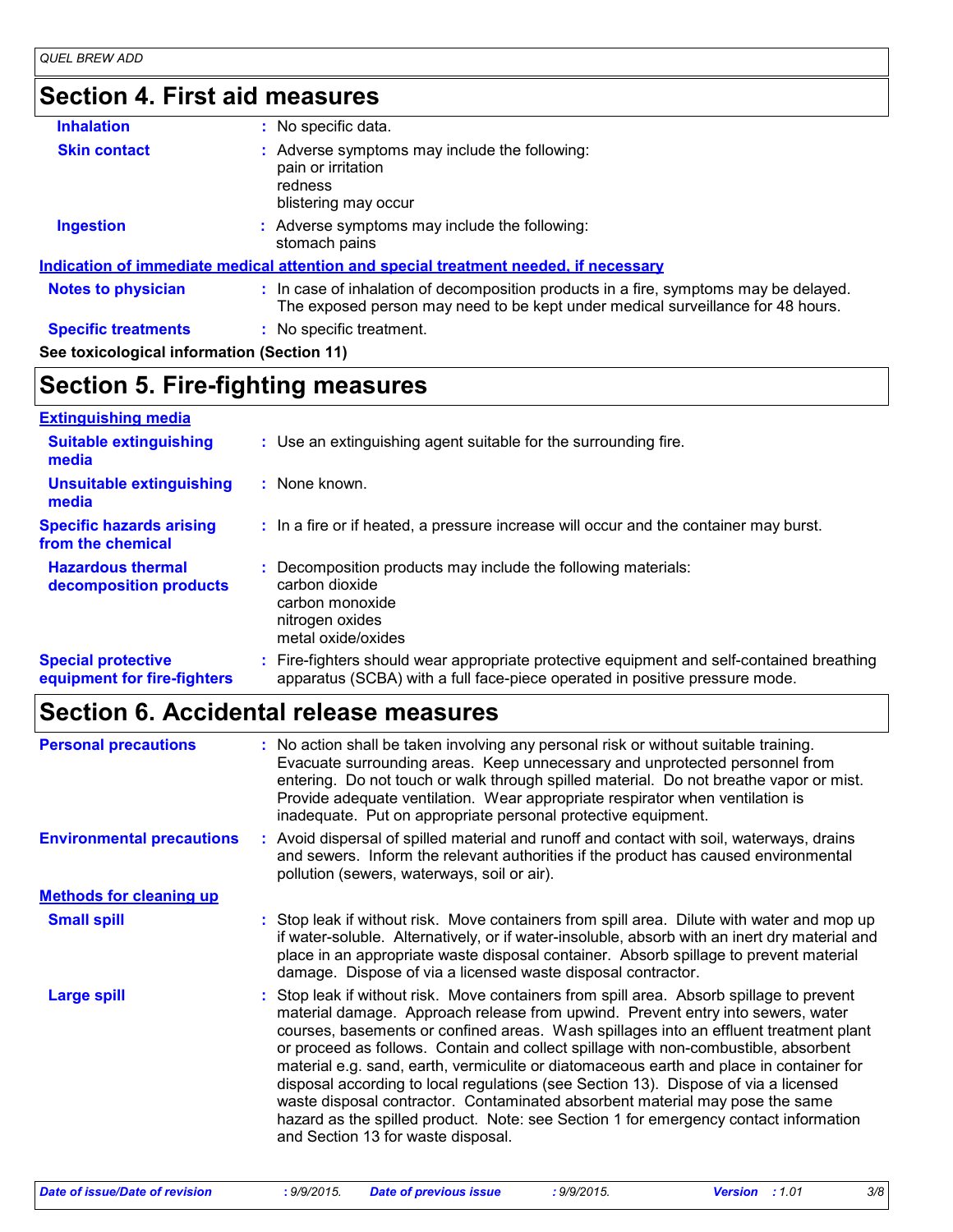# **Section 7. Handling and storage**

| <b>Handling</b> | : Put on appropriate personal protective equipment (see Section 8). Do not get in eyes or<br>on skin or clothing. Do not breathe vapor or mist. Do not ingest. If during normal use<br>the material presents a respiratory hazard, use only with adequate ventilation or wear<br>appropriate respirator. Keep in the original container or an approved alternative made<br>from a compatible material, kept tightly closed when not in use. Empty containers retain<br>product residue and can be hazardous. Do not reuse container. Absorb spillage to<br>prevent material damage.                    |
|-----------------|--------------------------------------------------------------------------------------------------------------------------------------------------------------------------------------------------------------------------------------------------------------------------------------------------------------------------------------------------------------------------------------------------------------------------------------------------------------------------------------------------------------------------------------------------------------------------------------------------------|
| <b>Storage</b>  | : Store in accordance with local regulations. Store in original container protected from<br>direct sunlight in a dry, cool and well-ventilated area, away from incompatible materials<br>(see Section 10) and food and drink. Store in corrosive resistant container with a<br>resistant inner liner. Store locked up. Keep container tightly closed and sealed until<br>ready for use. Containers that have been opened must be carefully resealed and kept<br>upright to prevent leakage. Do not store in unlabeled containers. Use appropriate<br>containment to avoid environmental contamination. |

### **Section 8. Exposure controls/personal protection**

#### **Control parameters**

#### **Occupational exposure limits**

| <b>Ingredient name</b>                               | CAS#                                                                                                                                                                                                                                           | <b>ACGIH</b>                                                                                                                                                                                                                                                                                                                                                                                    | <b>OSHA</b>                                                                                                                                                                                                                                                                  | <b>Mexico</b>                  |  |
|------------------------------------------------------|------------------------------------------------------------------------------------------------------------------------------------------------------------------------------------------------------------------------------------------------|-------------------------------------------------------------------------------------------------------------------------------------------------------------------------------------------------------------------------------------------------------------------------------------------------------------------------------------------------------------------------------------------------|------------------------------------------------------------------------------------------------------------------------------------------------------------------------------------------------------------------------------------------------------------------------------|--------------------------------|--|
| sodium hydroxide                                     | 1310-73-2                                                                                                                                                                                                                                      | C: $2 \text{ mg/m}^3$                                                                                                                                                                                                                                                                                                                                                                           | TWA: 2 mg/m <sup>3</sup> 8 hours.                                                                                                                                                                                                                                            | LMPE-Pico: 2 mg/m <sup>3</sup> |  |
| <b>Engineering measures</b>                          | If user operations generate dust, fumes, gas, vapor or mist, use process enclosures,<br>local exhaust ventilation or other engineering controls to keep worker exposure to<br>airborne contaminants below any recommended or statutory limits. |                                                                                                                                                                                                                                                                                                                                                                                                 |                                                                                                                                                                                                                                                                              |                                |  |
| <b>Hygiene measures</b>                              |                                                                                                                                                                                                                                                | Wash hands, forearms and face thoroughly after handling chemical products, before<br>eating, smoking and using the lavatory and at the end of the working period.<br>Appropriate techniques should be used to remove potentially contaminated clothing.<br>Wash contaminated clothing before reusing. Ensure that eyewash stations and safety<br>showers are close to the workstation location. |                                                                                                                                                                                                                                                                              |                                |  |
| <b>Personal protection</b>                           |                                                                                                                                                                                                                                                |                                                                                                                                                                                                                                                                                                                                                                                                 |                                                                                                                                                                                                                                                                              |                                |  |
| <b>Respiratory</b>                                   |                                                                                                                                                                                                                                                | working limits of the selected respirator.                                                                                                                                                                                                                                                                                                                                                      | : If a risk assessment indicates this is necessary, use a properly fitted, air-purifying or<br>airfed respirator complying with an approved standard. Respirator selection must be<br>based on known or anticipated exposure levels, the hazards of the product and the safe |                                |  |
| <b>Hands</b>                                         |                                                                                                                                                                                                                                                | Chemical-resistant, impervious gloves complying with an approved standard should be<br>worn at all times when handling chemical products if a risk assessment indicates this is<br>necessary.                                                                                                                                                                                                   |                                                                                                                                                                                                                                                                              |                                |  |
| <b>Eyes</b>                                          |                                                                                                                                                                                                                                                | Safety eyewear complying with an approved standard should be used when a risk<br>assessment indicates this is necessary to avoid exposure to liquid splashes, mists,<br>gases or dusts. Recommended: splash goggles                                                                                                                                                                             |                                                                                                                                                                                                                                                                              |                                |  |
| <b>Skin</b>                                          |                                                                                                                                                                                                                                                | handling this product.                                                                                                                                                                                                                                                                                                                                                                          | Personal protective equipment for the body should be selected based on the task being<br>performed and the risks involved and should be approved by a specialist before                                                                                                      |                                |  |
| <b>Environmental exposure</b><br><b>controls</b>     |                                                                                                                                                                                                                                                | will be necessary to reduce emissions to acceptable levels.                                                                                                                                                                                                                                                                                                                                     | Emissions from ventilation or work process equipment should be checked to ensure<br>they comply with the requirements of environmental protection legislation. In some<br>cases, fume scrubbers, filters or engineering modifications to the process equipment               |                                |  |
| <b>Personal protective</b><br>equipment (Pictograms) |                                                                                                                                                                                                                                                |                                                                                                                                                                                                                                                                                                                                                                                                 |                                                                                                                                                                                                                                                                              |                                |  |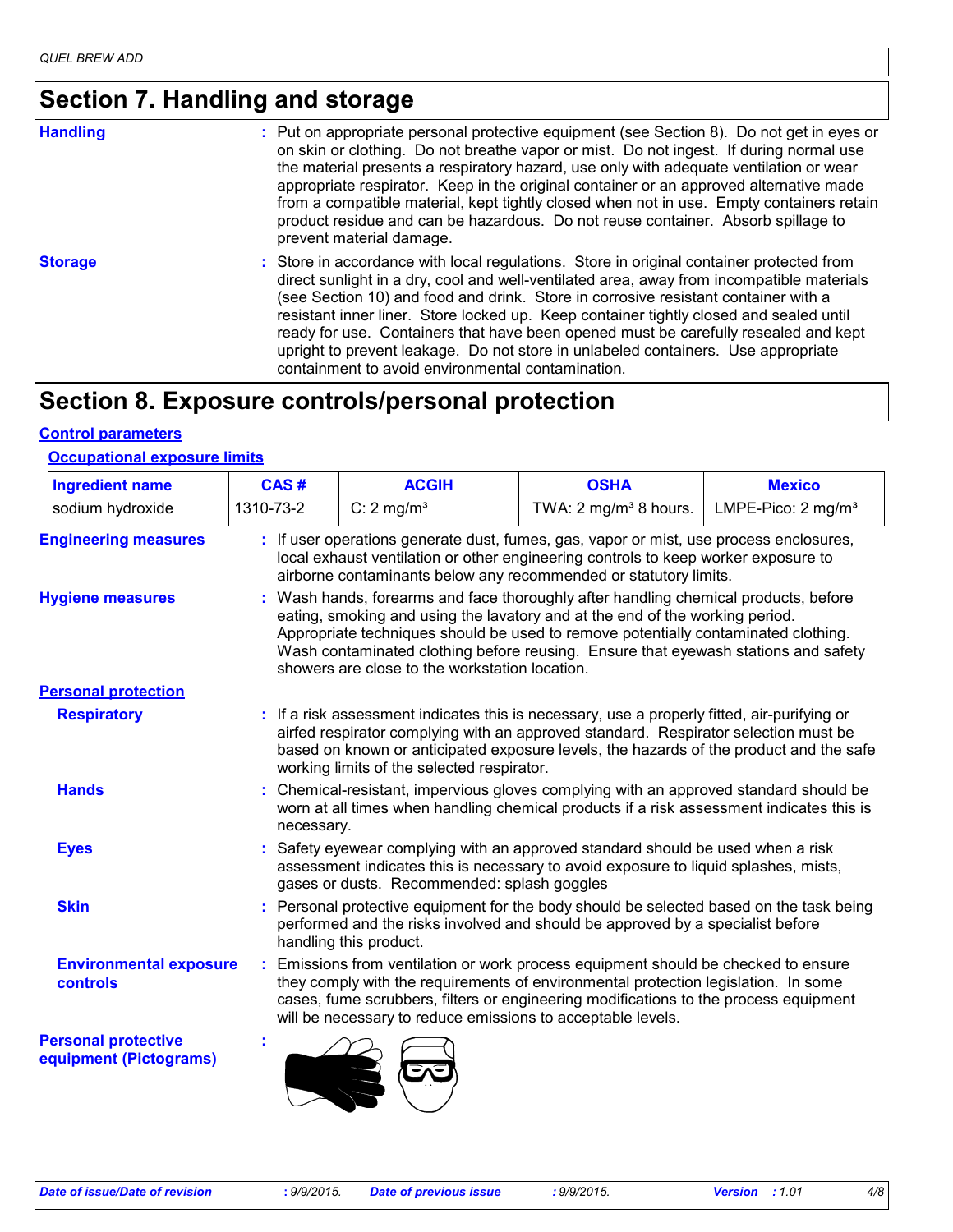# **Section 9. Physical and chemical properties**

#### **Appearance**

| <b>Physical state</b>                             | $:$ Liquid.                                                          |
|---------------------------------------------------|----------------------------------------------------------------------|
| <b>Color</b>                                      | Clear Colorless to light yellow.                                     |
| <b>Odor</b>                                       | Odorless.                                                            |
| <b>Odor threshold</b>                             | Not available.                                                       |
| рH                                                | 13 [Conc. (% w/w): 100%]                                             |
| <b>Melting point</b>                              | Not available.                                                       |
| <b>Boiling point</b>                              | Not available.                                                       |
| <b>Flash point</b>                                | Closed cup: Not applicable.                                          |
| <b>Burning time</b>                               | Not applicable.                                                      |
| <b>Burning rate</b>                               | Not applicable.                                                      |
| <b>Evaporation rate</b>                           | Not available.                                                       |
| <b>Flammability (solid, gas)</b>                  | Not available.                                                       |
| Lower and upper explosive<br>(flammable) limits   | : Not available.                                                     |
| <b>Vapor pressure</b>                             | Not available.                                                       |
| <b>Vapor density</b>                              | Not available.                                                       |
| <b>Relative density</b>                           | 1.11                                                                 |
| <b>Solubility</b>                                 | Easily soluble in the following materials: cold water and hot water. |
| <b>Solubility in water</b>                        | Not available.                                                       |
| <b>Partition coefficient: n-</b><br>octanol/water | : Not available.                                                     |
| <b>Auto-ignition temperature</b>                  | : Not available.                                                     |
| <b>Decomposition temperature</b>                  | : Not available.                                                     |
| <b>Viscosity</b>                                  | Not available.                                                       |
| <b>Elemental Phosphorus</b>                       | $: 0 \%$                                                             |
| <b>VOC content</b>                                | 0 % [Calculated value for the mixture]                               |

# **Section 10. Stability and reactivity**

| <b>Reactivity</b>                            | : No specific test data related to reactivity available for this product or its ingredients.                                                                                                                                                                                                                                                                                                                                                                                                                                                                                                           |
|----------------------------------------------|--------------------------------------------------------------------------------------------------------------------------------------------------------------------------------------------------------------------------------------------------------------------------------------------------------------------------------------------------------------------------------------------------------------------------------------------------------------------------------------------------------------------------------------------------------------------------------------------------------|
| <b>Chemical stability</b>                    | : The product is stable.                                                                                                                                                                                                                                                                                                                                                                                                                                                                                                                                                                               |
| <b>Possibility of hazardous</b><br>reactions | : Under normal conditions of storage and use, hazardous reactions will not occur.                                                                                                                                                                                                                                                                                                                                                                                                                                                                                                                      |
| <b>Conditions to avoid</b>                   | : No specific data.                                                                                                                                                                                                                                                                                                                                                                                                                                                                                                                                                                                    |
| <b>Incompatible materials</b>                | Reactive or incompatible with the following materials: oxidizing materials and reducing<br>materials.<br>Slightly reactive or incompatible with the following materials: metals.                                                                                                                                                                                                                                                                                                                                                                                                                       |
| <b>Hazardous decomposition</b><br>products   | : Under normal conditions of storage and use, hazardous decomposition products should<br>not be produced.                                                                                                                                                                                                                                                                                                                                                                                                                                                                                              |
| <b>Storage</b>                               | : Store in accordance with local regulations. Store in original container protected from<br>direct sunlight in a dry, cool and well-ventilated area, away from incompatible materials<br>(see Section 10) and food and drink. Store in corrosive resistant container with a<br>resistant inner liner. Store locked up. Keep container tightly closed and sealed until<br>ready for use. Containers that have been opened must be carefully resealed and kept<br>upright to prevent leakage. Do not store in unlabeled containers. Use appropriate<br>containment to avoid environmental contamination. |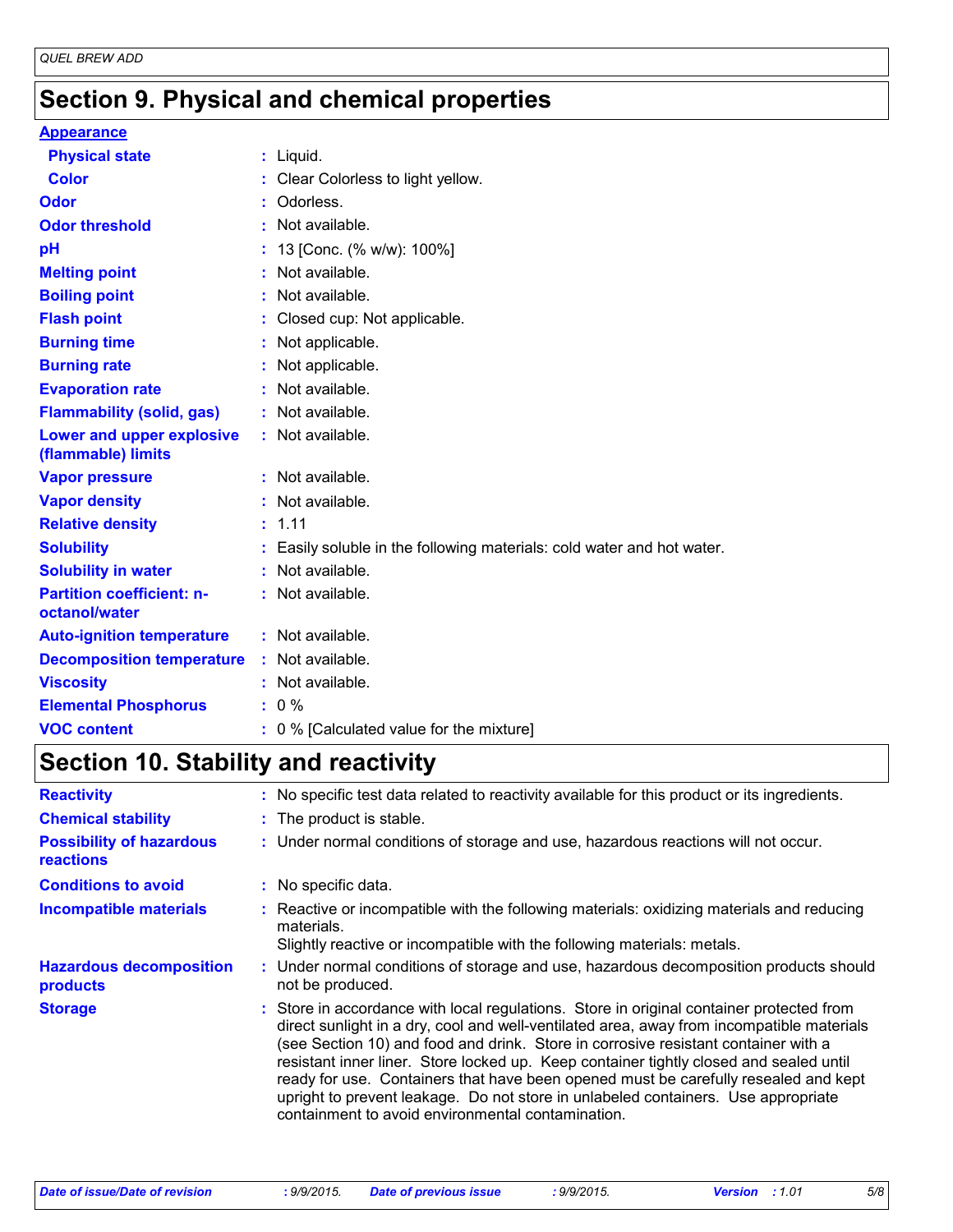# **Section 11. Toxicological information**

| <b>Information on toxicological effects</b>               |                                                                                                                                                                                                                          |  |  |
|-----------------------------------------------------------|--------------------------------------------------------------------------------------------------------------------------------------------------------------------------------------------------------------------------|--|--|
| <b>Information on the likely</b>                          |                                                                                                                                                                                                                          |  |  |
| routes of exposure                                        | Dermal contact. Eye contact. Inhalation.                                                                                                                                                                                 |  |  |
| <b>Potential acute health effects</b>                     |                                                                                                                                                                                                                          |  |  |
| <b>Eye contact</b>                                        | : Causes serious eye damage.                                                                                                                                                                                             |  |  |
| <b>Inhalation</b>                                         | : May give off gas, vapor or dust that is very irritating or corrosive to the respiratory<br>system. Exposure to decomposition products may cause a health hazard. Serious<br>effects may be delayed following exposure. |  |  |
| <b>Skin contact</b>                                       | : Causes skin irritation.                                                                                                                                                                                                |  |  |
| <b>Ingestion</b>                                          | : May cause burns to mouth, throat and stomach.                                                                                                                                                                          |  |  |
|                                                           | Symptoms related to the physical, chemical and toxicological characteristics                                                                                                                                             |  |  |
| <b>Eye contact</b>                                        | : Adverse symptoms may include the following:<br>pain<br>watering<br>redness                                                                                                                                             |  |  |
| <b>Inhalation</b>                                         | : No specific data.                                                                                                                                                                                                      |  |  |
| <b>Skin contact</b>                                       | : Adverse symptoms may include the following:<br>pain or irritation<br>redness<br>blistering may occur                                                                                                                   |  |  |
| <b>Ingestion</b>                                          | : Adverse symptoms may include the following:<br>stomach pains                                                                                                                                                           |  |  |
|                                                           | Delayed and immediate effects and also chronic effects from short and long term exposure                                                                                                                                 |  |  |
| <b>Short term exposure</b>                                |                                                                                                                                                                                                                          |  |  |
| <b>Potential immediate</b><br>effects                     | : Not available.                                                                                                                                                                                                         |  |  |
| <b>Potential delayed effects</b>                          | : Not available.                                                                                                                                                                                                         |  |  |
| <b>Long term exposure</b>                                 |                                                                                                                                                                                                                          |  |  |
| <b>Potential immediate</b><br>effects                     | : Not available.                                                                                                                                                                                                         |  |  |
| <b>Potential delayed effects</b>                          | : Not available.                                                                                                                                                                                                         |  |  |
| <b>Potential chronic health effects</b><br>Not available. |                                                                                                                                                                                                                          |  |  |
| <b>General</b>                                            | : No known significant effects or critical hazards.                                                                                                                                                                      |  |  |
| <b>Carcinogenicity</b>                                    | No known significant effects or critical hazards.                                                                                                                                                                        |  |  |
| <b>Mutagenicity</b>                                       | : No known significant effects or critical hazards.                                                                                                                                                                      |  |  |
| <b>Teratogenicity</b>                                     | : No known significant effects or critical hazards.                                                                                                                                                                      |  |  |
| <b>Developmental effects</b>                              | : No known significant effects or critical hazards.                                                                                                                                                                      |  |  |
| <b>Fertility effects</b>                                  | : No known significant effects or critical hazards.                                                                                                                                                                      |  |  |
| <b>Numerical measures of toxicity</b>                     |                                                                                                                                                                                                                          |  |  |
| <b>Acute toxicity estimates</b>                           |                                                                                                                                                                                                                          |  |  |
| <b>Route</b>                                              | <b>ATE value</b>                                                                                                                                                                                                         |  |  |
| Oral                                                      | 3048.8 mg/kg                                                                                                                                                                                                             |  |  |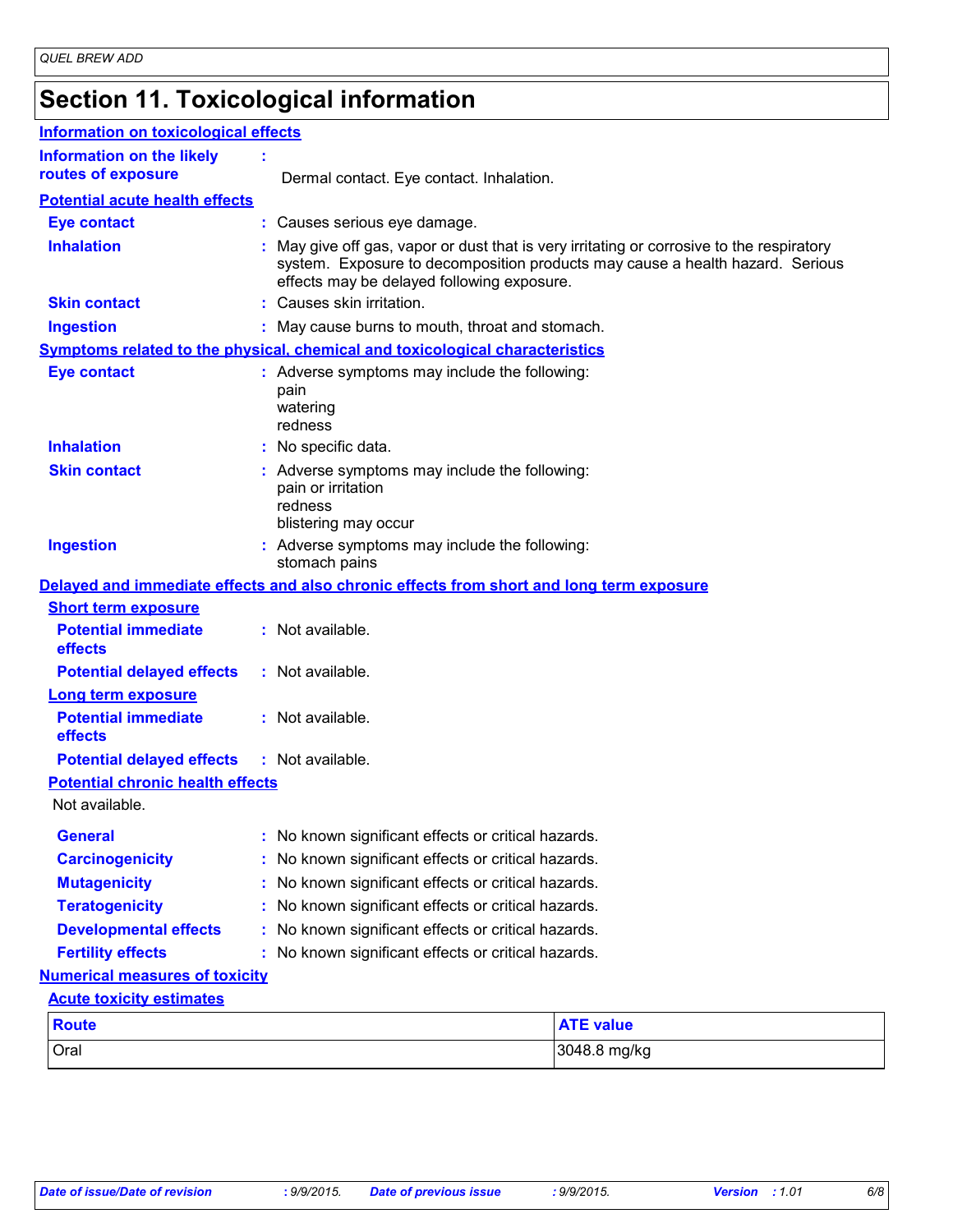### **Section 12. Ecological information**

**Ecotoxicity :**

: Not available.

#### **Aquatic ecotoxicity**

Not available.

### **Section 13. Disposal considerations**

**Waste disposal :**

The generation of waste should be avoided or minimized wherever possible. Empty containers or liners may retain some product residues. This material and its container must be disposed of in a safe way. Dispose of surplus and non-recyclable products via a licensed waste disposal contractor. Disposal of this product, solutions and any byproducts should at all times comply with the requirements of environmental protection and waste disposal legislation and any regional local authority requirements. Avoid dispersal of spilled material and runoff and contact with soil, waterways, drains and sewers.

#### **RCRA classification :** D002 [Corrosive]

**Disposal should be in accordance with applicable regional, national and local laws and regulations.**

**Refer to Section 7: HANDLING AND STORAGE and Section 8: EXPOSURE CONTROLS/PERSONAL PROTECTION for additional handling information and protection of employees.**

### **Section 14. Transport information**

**IATA/IMDG/DOT/TDG: Please refer to the Bill of Lading/receiving documents for up to date shipping information.**

### **Section 15. Regulatory information**

| <b>U.S. Federal regulations</b>                                                   | : TSCA 12(b) one-time export: No products were found. |                                                                           |             |                |     |
|-----------------------------------------------------------------------------------|-------------------------------------------------------|---------------------------------------------------------------------------|-------------|----------------|-----|
|                                                                                   |                                                       | TSCA 12(b) annual export notification: No products were found.            |             |                |     |
|                                                                                   |                                                       | United States inventory (TSCA 8b): All components are listed or exempted. |             |                |     |
| <b>EPA Registration Number</b>                                                    | : Not available.                                      |                                                                           |             |                |     |
| <b>Clean Air Act Section 112</b><br>(b) Hazardous Air<br><b>Pollutants (HAPs)</b> | : Not listed                                          |                                                                           |             |                |     |
| <b>SARA 302/304</b>                                                               |                                                       |                                                                           |             |                |     |
| <b>Composition/information on ingredients</b>                                     |                                                       |                                                                           |             |                |     |
| No products were found.                                                           |                                                       |                                                                           |             |                |     |
| <b>SARA 304 RQ</b>                                                                | : Not applicable.                                     |                                                                           |             |                |     |
| <b>SARA 311/312</b>                                                               |                                                       |                                                                           |             |                |     |
| <b>Classification</b>                                                             |                                                       | : Immediate (acute) health hazard<br>Delayed (chronic) health hazard      |             |                |     |
| <b>State regulations</b>                                                          |                                                       |                                                                           |             |                |     |
| <b>Massachusetts</b>                                                              |                                                       | : None of the components are listed.                                      |             |                |     |
| <b>New York</b>                                                                   |                                                       | : None of the components are listed.                                      |             |                |     |
| <b>New Jersey</b>                                                                 |                                                       | None of the components are listed.                                        |             |                |     |
| <b>Pennsylvania</b>                                                               |                                                       | : None of the components are listed.                                      |             |                |     |
| <b>California Prop. 65</b>                                                        |                                                       |                                                                           |             |                |     |
| Not available.                                                                    |                                                       |                                                                           |             |                |     |
| <b>Canada</b>                                                                     |                                                       |                                                                           |             |                |     |
| <b>Canadian lists</b>                                                             |                                                       |                                                                           |             |                |     |
| <b>Canadian NPRI</b>                                                              |                                                       | : None of the components are listed.                                      |             |                |     |
| <b>Canada inventory</b>                                                           |                                                       | : All components are listed or exempted.                                  |             |                |     |
| <b>Date of issue/Date of revision</b>                                             | : 9/9/2015.                                           | <b>Date of previous issue</b>                                             | : 9/9/2015. | Version : 1.01 | 7/8 |